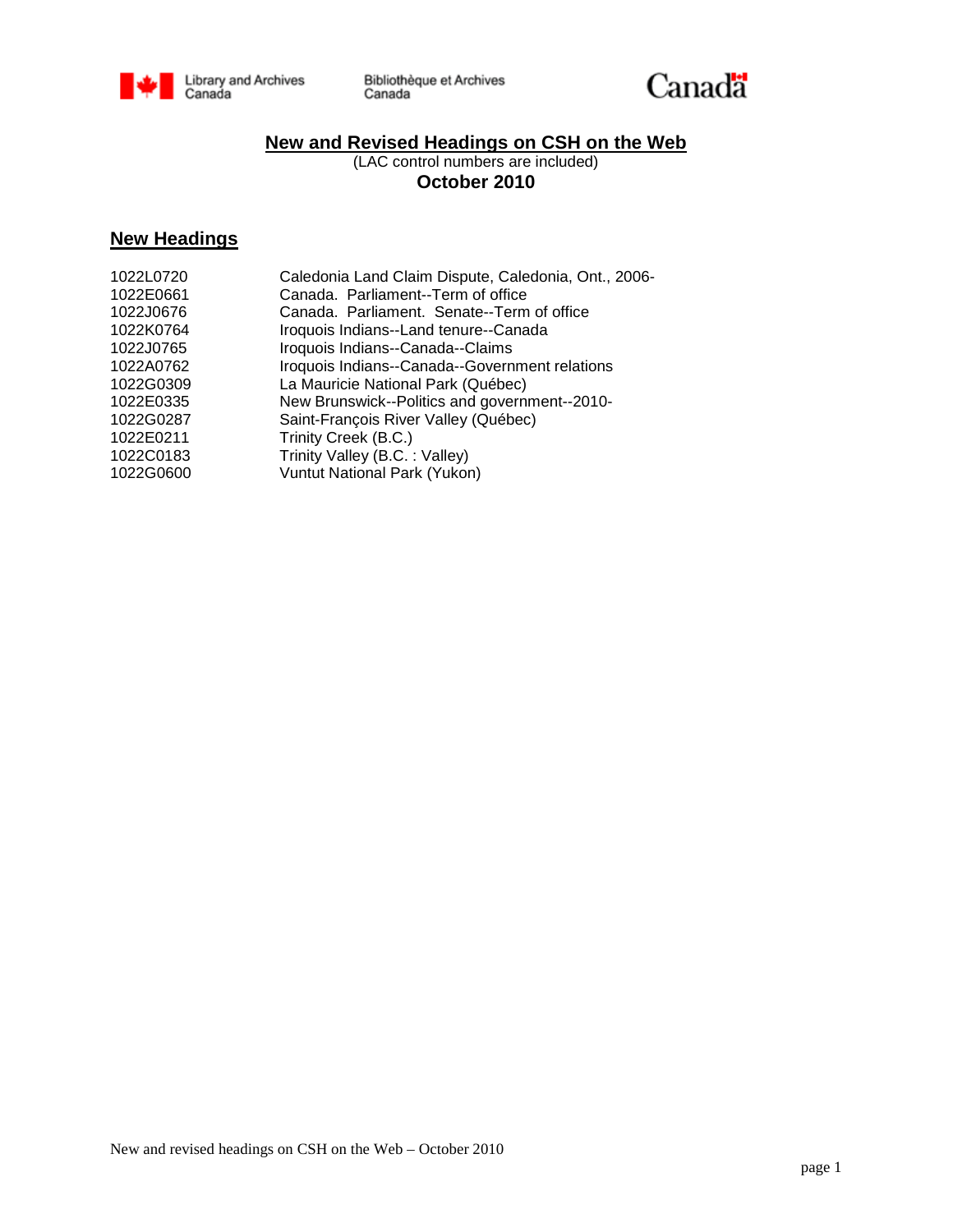# **Revisions**

## **Revision to Headings**

### **Former Heading New Heading**

1005H0771 Floods--Quebec (Province)--Saguenay Region

1009-G-6004 Grosse Île and the Irish Memorial National Historic Site (Quebec) 1017H5116 Kejimkujik National Historic Site (N.S.)

1017D3443 Kejimkujik National Park (N.S.)

1010E6141 Laurentian Mountains (Quebec)

0200E1654 Montréal (Quebec)\$xHistory\$xFire, 1765

1001A9781 Montréal (Quebec)--In motion pictures

0200J0794 Municipal government--Quebec (Province)

1017A2733 New Brunswick--Politics and government-- 2006- 0200H0213 Saint-Benoît (Mirabel, Quebec)--History--Fire, 1837 1012F2081 Saint-Louis, Lake, Region (Quebec)

1005H0771 Floods--Québec (Province)--Saguenay Region 1009-G-6004 Grosse Île and the Irish Memorial National Historic Site (Québec) 1017D3443 Kejimkujik National Park and National Historic Site (N.S.) 1017D3443 Kejimkujik National Park and National Historic Site (N.S.) 1010E6141 Laurentian Mountains (Québec) 0200E1654 Montréal (Québec)\$xHistory\$yFire, 1765 1001A9781 Montréal (Québec)--In motion pictures 0200J0794 Municipal government--Québec (Province) 1017A2733 New Brunswick--Politics and government-- 2006-2010 0200H0213 Saint-Benoît (Mirabel, Québec)--History--Fire, 1837 1012F2081

Saint-Louis, Lake, Region (Québec)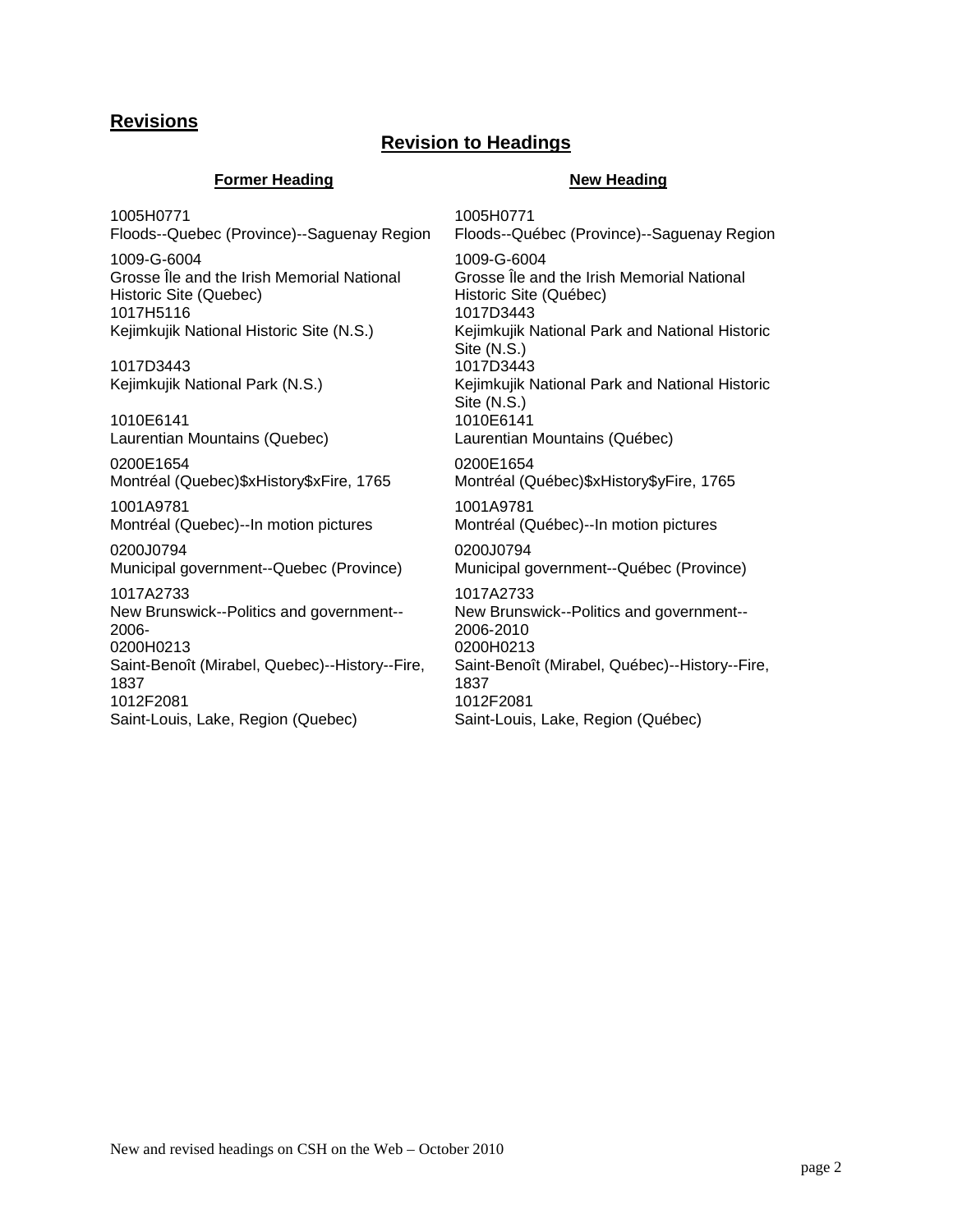# **Revision only to References and/or Notes**

| 0200E2529 | Canada--History--Rebellion, 1837-1838--Campaigns              |
|-----------|---------------------------------------------------------------|
| 0200L1047 | Canada. Parliament                                            |
| 0200J1057 | Canada. Parliament--Elections                                 |
| 0200G1083 | Canada. Parliament. Senate                                    |
| 1018H9672 | Canada, Parliament, Senate--Reform                            |
| 0200G3485 | <b>CEGEPs (Educational institutions)</b>                      |
| 0200C3594 | Community colleges--Canada                                    |
| 0200J2878 | Elections--Canada                                             |
| 0200G2950 | Fairy tales--Canada                                           |
| 0200A2980 | Fires--Canada                                                 |
| 1005G0772 | Floods--Red River Valley (Minn. and N.D.-Man.)                |
| 1002J2009 | Governors general--Canada                                     |
| 0200B3196 | Historic sites--Canada                                        |
| 0200L3295 | Indians of North America--Canada--Government relations--1951- |
| 1014B7606 | Ivvavik National Park (Yukon)                                 |
| 1017K8725 | Kejimkujik Lake Region (N.S.)                                 |
| 1010G6581 | Laurentians (Québec)                                          |
| 1010A6153 | Lower Laurentians (Québec)                                    |
| 0200J1545 | Manitoba--History                                             |
| 0200L1551 | Manitoba--History--1945-                                      |
| 1019E1742 | Moisie River (Québec)                                         |
| 1019C1744 | Moisie River Valley (Québec)                                  |
| 0200K1668 | Motion pictures--Canada                                       |
| 0200C1664 | Mountains--Canada                                             |
| 0200A1666 | Mounted police--Canada                                        |
| 0200C1702 | National parks and reserves--Canada                           |
| 0200K1811 | Northwest, Canadian--History--1870-1905                       |
| 1002E8574 | Northwest, Canadian--History--To 1870                         |
| 0200L1829 | Northwest Territories--History--1870-1905                     |
| 1012G9298 | Ontario--Politics and government--2003-                       |
| 0200A1313 | Québec (Province)--History--1976-                             |
| 0200G1334 | Québec Campaign, 1759                                         |
| 0200B1371 | Red River Rebellion, 1869-1870                                |
| 0200A0783 | Regional county municipalities                                |
| 0200C0188 | Rivers--Canada                                                |
| 0200A0201 | Royal Canadian Mounted Police                                 |
| 1012K0360 | Saint-Pierre, Lake (Québec)                                   |
| 0200E0291 | School elections--Canada                                      |
| 0200B0367 | Sports--Canada                                                |
| 0200K3741 | Universities and colleges--Canada                             |
| 0200C3772 | Valleys--Canada                                               |

# **Modification of Tagging, and/or Source Code, and/or Subfield Coding**

No tagging and/or subfield coding modified this month.